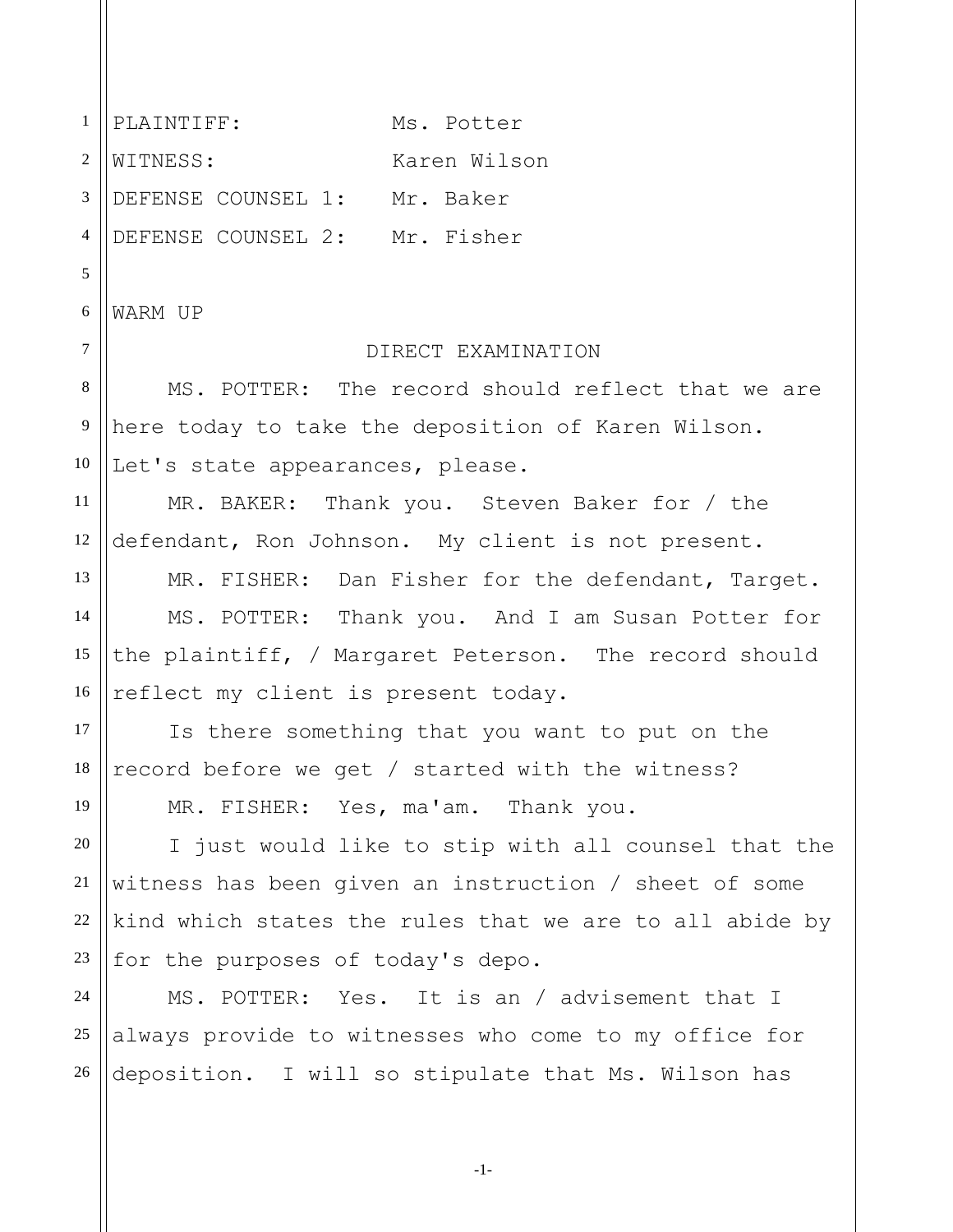1 2 3 4 5 6 7 8 9 10 11 12 13 14 15 16 17 18 19 20 21 22 23 24 25 26 been provided with / that. MR. BAKER: That's fine. It is just a preamble that lets the witness know what to expect and what the procedures are. MR. FISHER: Yes. I agree. MS. POTTER: Okay. / Ms. Wilson, do you have any questions before we begin? THE WITNESS: I don't believe so. Thank you. MS. POTTER: Well, let's get started. The witness has been sworn. \*/ EXAMINATION Q. BY MR. BAKER: Ms. Wilson, my name is Steven Baker. I represent Mr. Ron Johnson, a defendant named in this lawsuit. On August 15, 2009, were / you shopping at the Target store near your residence? A. Yes, I was. Q. Do you remember what day of the week that was, by any chance? / A. No, not really. I have a calendar in my handbag that I could check. Q. No. That's all right. We just want your best memory today. / A. Okay. Q. Let me begin by asking you, Ms. Wilson, are you currently employed at the present time?

-2-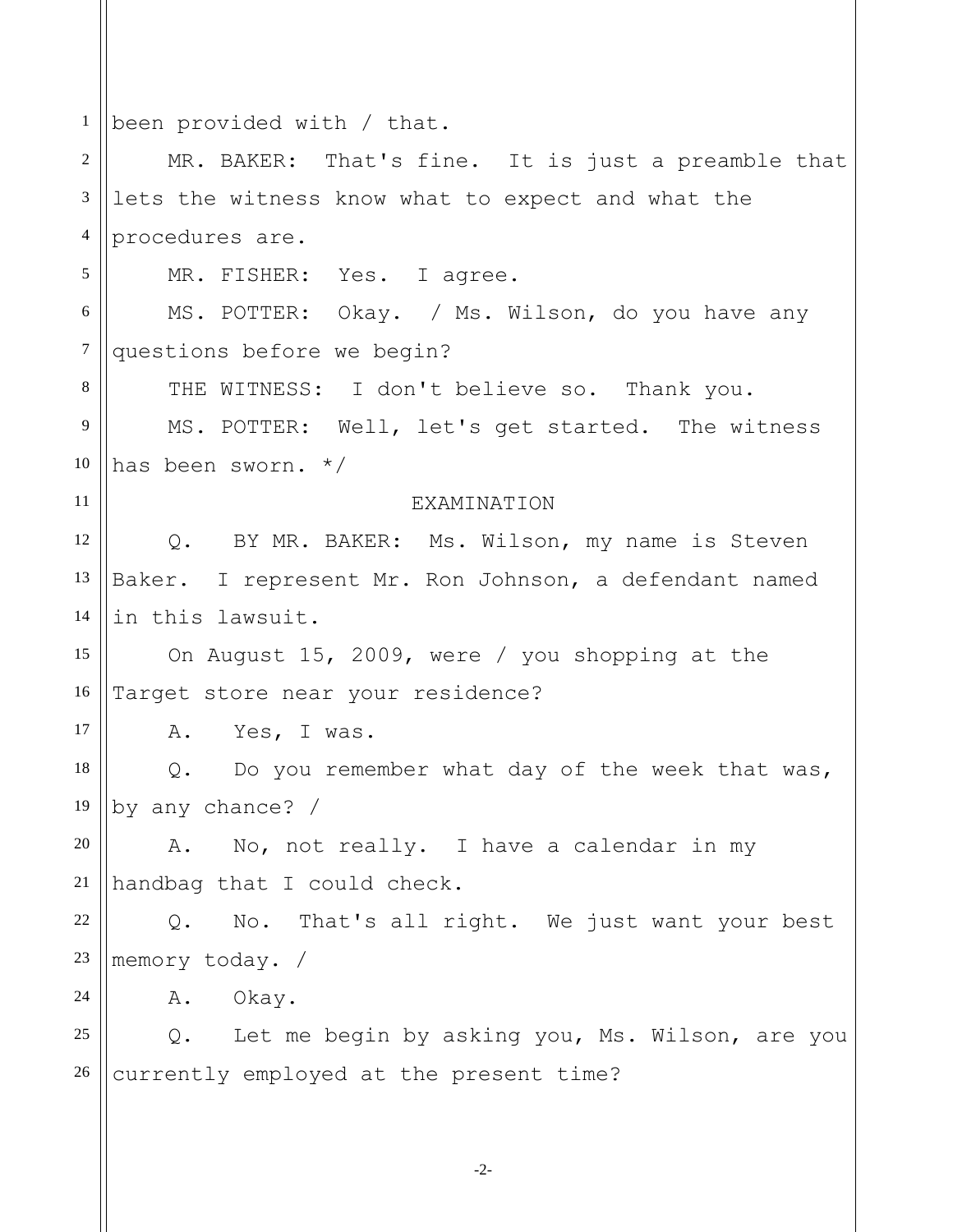1 2 3 4 5 6 7 8 9 10 11 12 13 14 15 16 17 18 19 20 21 22 23 24 25 26 A. Absolutely. Q. And were you employed back in August / of 2009? A. Yes, I was. Q. Where are you employed, ma'am? A. Currently, I volunteer at the preschool at my church. Q. Okay. Is that where / you were employed last year as well? A. No. Last year I was working out of my home. I only started at the preschool this summer. / Q. All right. What exactly do you do at the preschool? A. I am a classroom helper. Basically, I am there to help the teacher with the / students and to assist in any way possible. Q. Okay. Is this a paid position you have now? A. Yes, sir. My grandchildren also attend that preschool. \*/ \*\*END OF WARM UP\*\*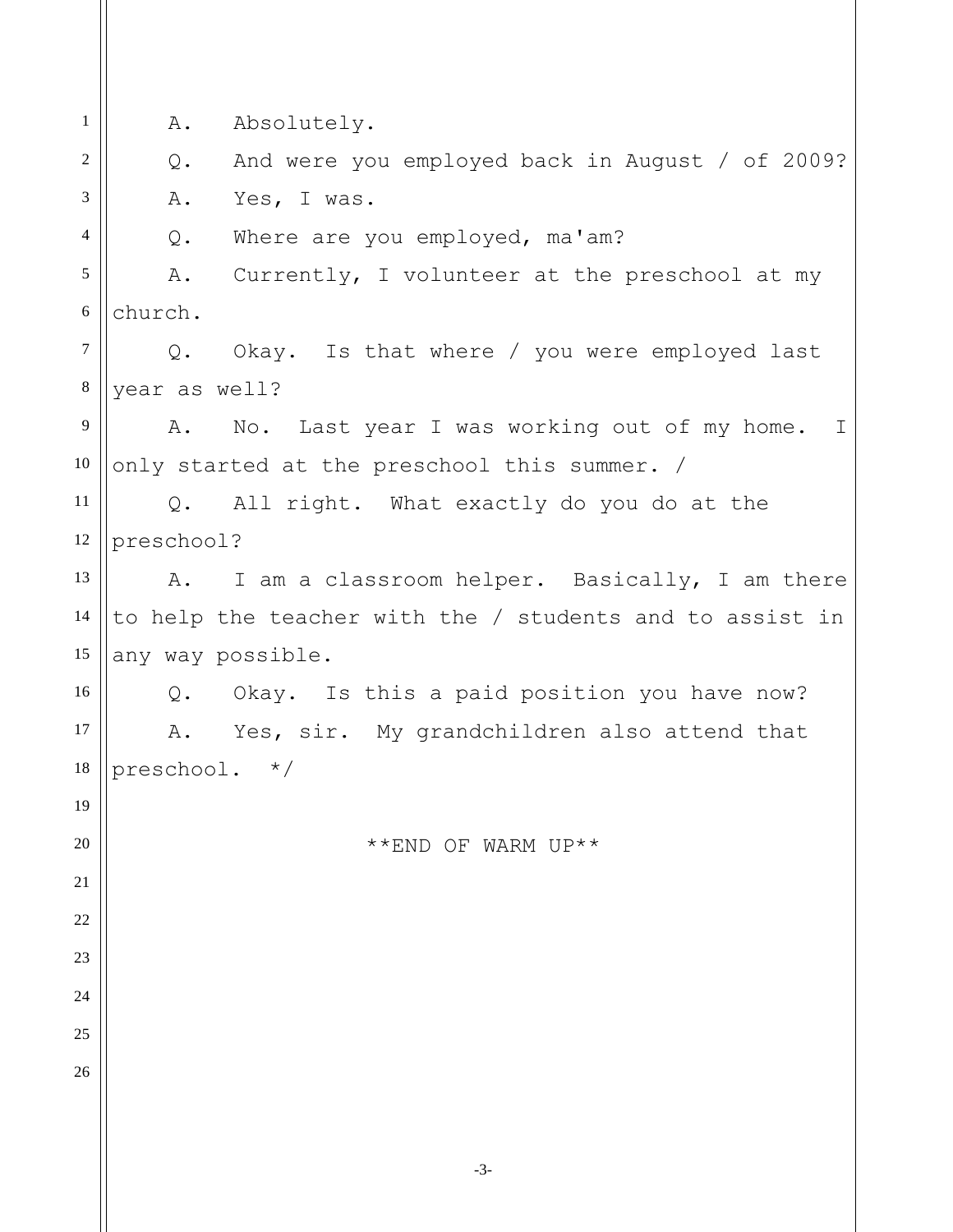1 EXAM

2 3 4 5 Q. BY MR. BAKER: Ms. Wilson, you testified last year you were employed out of your residence for some period of time. What exactly were you doing for employment? /

6 7 8 A. I used to watch some neighborhood children out of my home. The children I was caring for moved away earlier this year.

9 10 11 12 13 14 Q. These weren't your / grandchildren, then? A. They were some neighborhood children. Their parents are close friends of ours. I would watch them in the morning, take them to school, / and then pick them up in the afternoons. Their parents worked, so I was helping.

15 16 17 Q. I see. Now, back to August of 2009, / on the day that you were shopping at Target. Do you actually remember that particular day, August 15?

18 19 20 21 A. Yes, I do. I remember it very / well. Q. What time of day did you go to Target? A. I believe it was about 9:00 o'clock in the morning.

22 23 24 25 Q. Were you shopping for anything / in particular? A. I was shopping for a birthday gift for a friend of mine. I also needed to pick up some household supplies, cleaning supplies. /

26

Q. Now, thinking back, do you happen to remember

-4-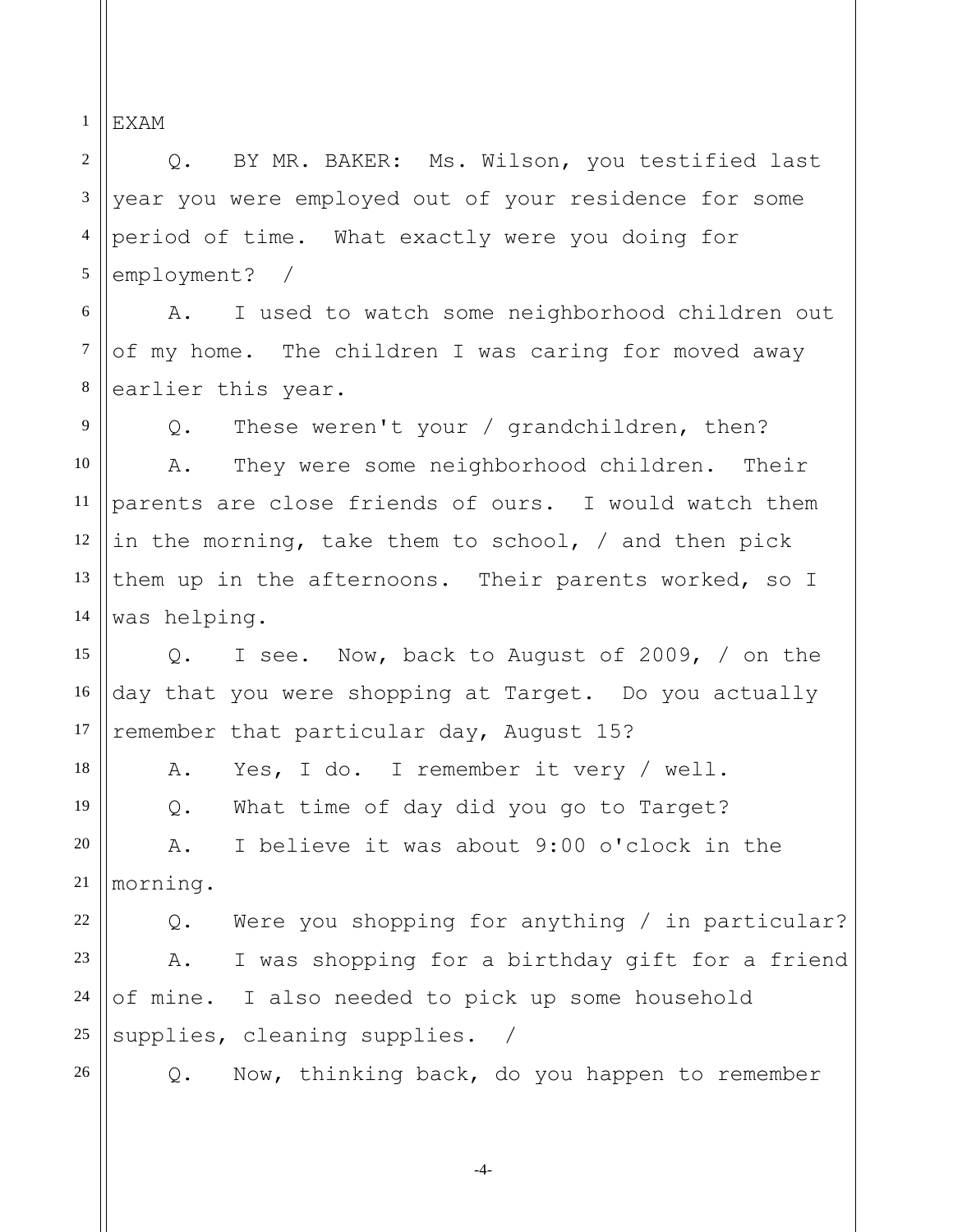1 2 3 4 5 6 7 8 9 10 11 12 13 14 15 16 17 18 19 20 21 22 23 24 25 26 which part of the store you started your shopping in, or where you first went upon entering? \*/ A. Well, I usually just go straight when I enter the store and begin making my rounds. Q. Is that true even if you have a list / with specific items that you are shopping for? A. Yes, that's correct. It is just habit. Q. During your shopping trip, when did you initially observe the / plaintiff that day? A. I came around the corner and I saw her laying on the ground. Q. Did you notice whether she was alone on the / ground? A. I didn't notice anyone else laying on the ground. There were plenty of people around her, but she was the only one laying on / the ground. Q. Please describe what you observed when you came around the corner. A. I heard some crying and that's what got my attention at first. / Q. Did you overhear the crying before you saw someone laying down? A. Absolutely. I heard the crying. It got louder. Sounded like someone was getting upset. / Q. What happened then? A. As I rounded the corner, the woman was laying

-5-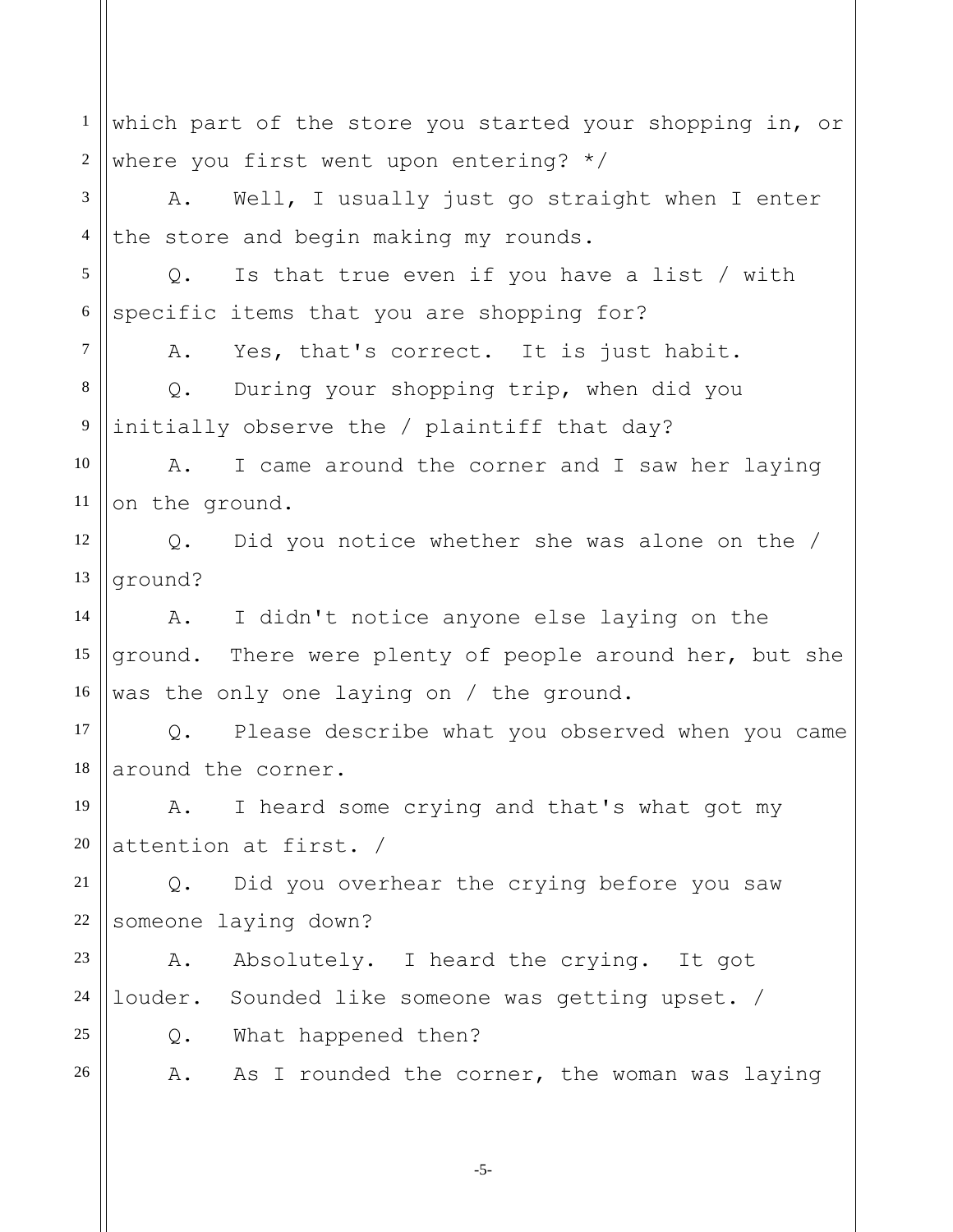| $\mathbf{1}$     | on the ground. There was an employee trying to help her |                                                |
|------------------|---------------------------------------------------------|------------------------------------------------|
| $\boldsymbol{2}$ | get up. /                                               |                                                |
| $\mathfrak{Z}$   | Q.                                                      | How many people were around the woman when you |
| $\overline{4}$   | arrived?                                                |                                                |
| $\sqrt{5}$       |                                                         | A. Ten people.                                 |
| 6                |                                                         | Q. How many were employees versus shoppers?    |
| $\boldsymbol{7}$ | A.                                                      | I think it was half and half. $*/$             |
| $\,8\,$          |                                                         |                                                |
| 9                |                                                         |                                                |
| 10               |                                                         |                                                |
| 11               |                                                         |                                                |
| 12               |                                                         |                                                |
| 13               |                                                         |                                                |
| 14               |                                                         |                                                |
| 15               |                                                         |                                                |
| 16               |                                                         |                                                |
| 17               |                                                         |                                                |
| 18               |                                                         |                                                |
| 19               |                                                         |                                                |
| 20               |                                                         |                                                |
| 21               |                                                         |                                                |
| 22               |                                                         |                                                |
| 23               |                                                         |                                                |
| 24               |                                                         |                                                |
| 25               |                                                         |                                                |
| 26               |                                                         |                                                |
|                  |                                                         |                                                |
|                  |                                                         |                                                |

-6-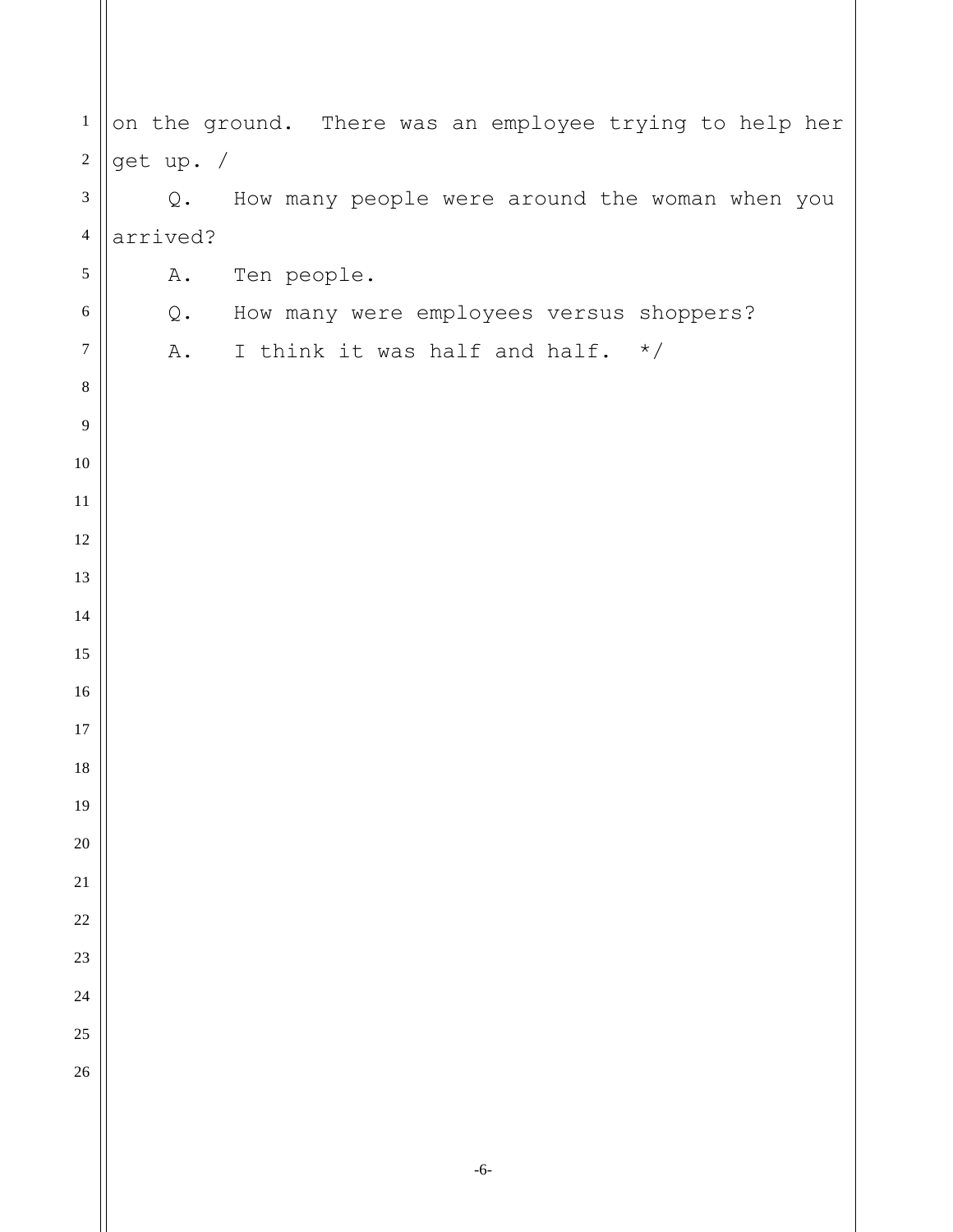1 START TYPING

9

16

20

23

26

2 3 4 Q. BY MR. BAKER: Did you observe any major equipment in the area surrounding where everyone was gathered around?

5 6 7 8 A. There was a very large basket they have to stock / the store. It is similar to a pallet that they put merchandise on and wheel it out to set up the displays.

Q. Anything else?

10 11 12 13 A. There / was also a floor sweeper. I don't know if it was a vacuum or a buffer. It is the kind of machine that has the / handlebars and you can use it for cleaning the carpet.

14 15 Q. Am I correct that you didn't see how the woman got on the ground?

A. Yes, / that's correct.

17 18 19 MR. BAKER: I have nothing further at this time. MS. POTTER: Very well. Mr. Fisher, please proceed with your questions at this time.

**EXAMINATION** 

21 22 Q. BY MR. FISHER: Ms. Wilson, I have / several questions for you regarding this incident.

A. All right.

24 25 Q. Just to remind you, my name is Dan Fisher, and I represent Target.

A. Yes. I remember. /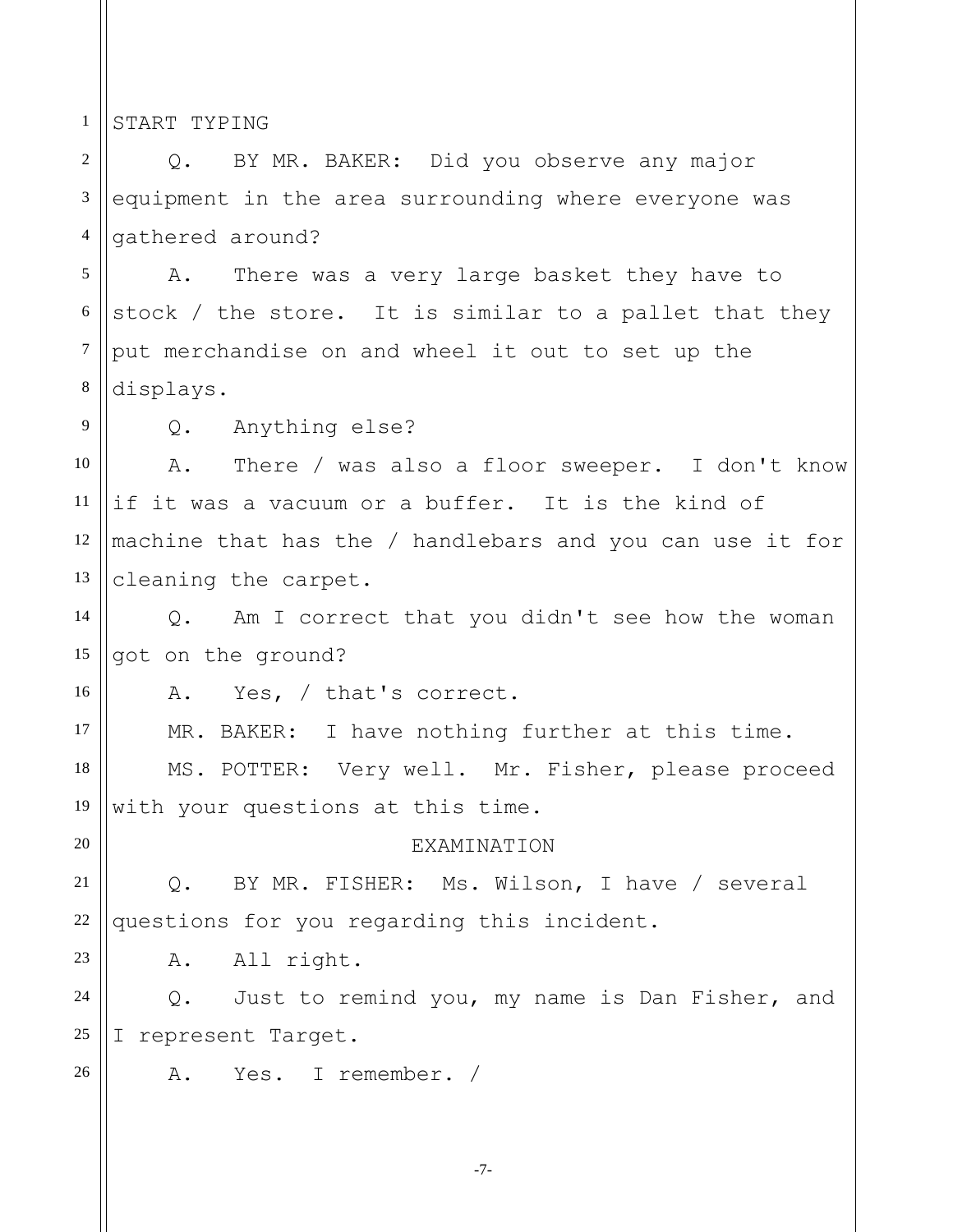1 2 3 4 5 6 7 8 9 10 11 12 13 14 15 16 17 18 19 20 21 22 23 24 25 26 Q. Can you estimate how long you had been in the store before you heard the crying that you told us about? A. I would say probably / about 15 minutes. Q. Do you remember what department you were in when you heard the crying? A. I was making my way to the back of  $*/$  the store where the supplies are. I was walking through the women's clothing department. Q. All right. Were you pushing a basket at the time? A. Yes. / I always get a basket when I go shopping. Q. Okay. You testified you had been shopping for about 15 minutes prior to hearing the crying? / A. That's correct. Q. Had you selected any items and put them in your cart? A. I picked out a couple things for the present I was buying. / Q. Do you remember what specifically was in your cart that morning? MS. POTTER: Is that really relevant, what was in her basket? MR. FISHER: I want to know if / she had anything that would potentially block her line of sight.

-8-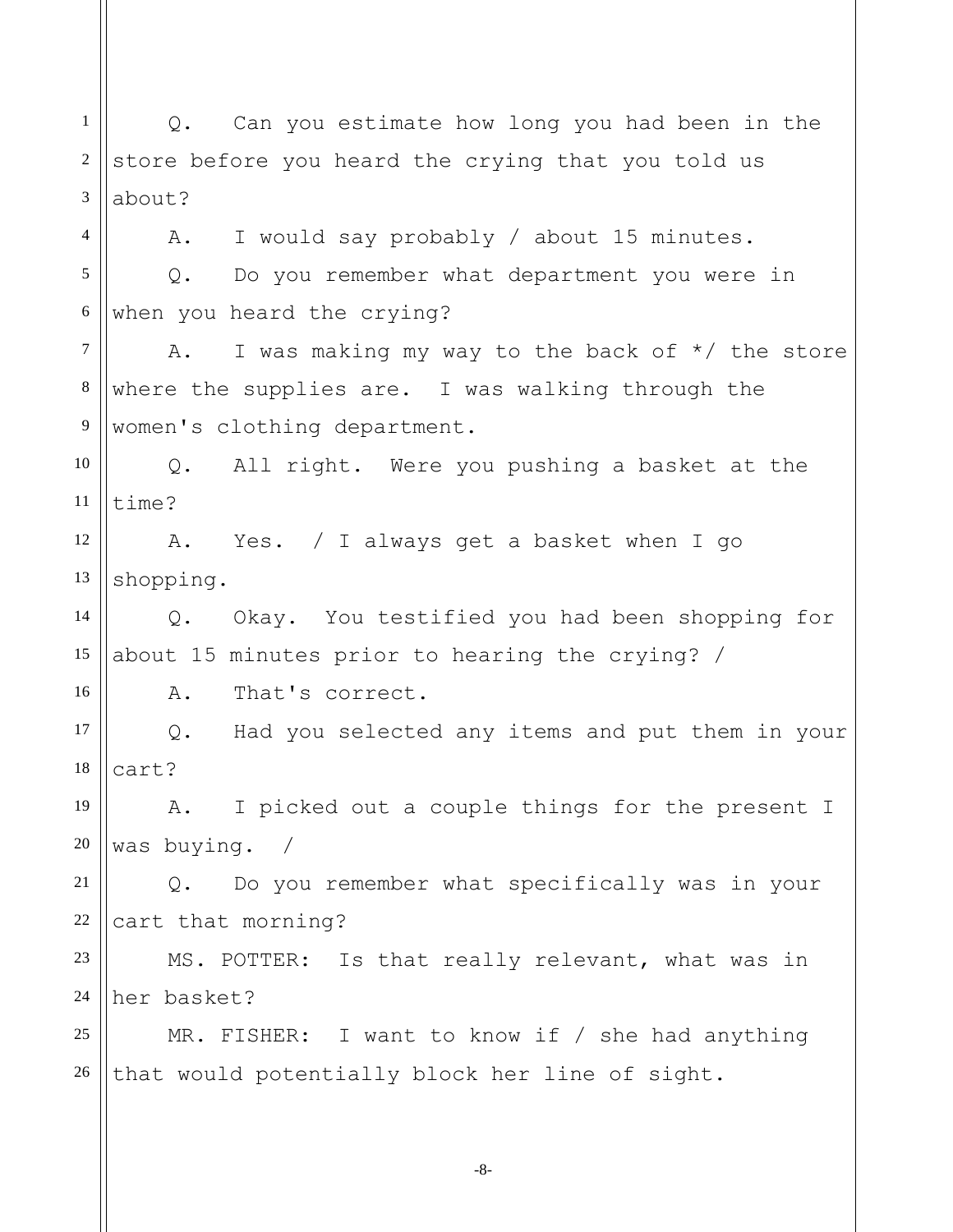1 2 3 4 5 6 7 8 9 10 11 12 13 14 15 16 17 18 19 20 21 22 23 24 25 26 MS. POTTER: Just ask her that question, then. It's not really relevant what she had in / her basket. Q. BY MR. FISHER: Ms. Wilson, was there anything in your cart that was blocking your vision as you were shopping? A. No. I only had a couple / items in my basket when the crying started. Q. Okay. You mentioned that you were shopping for supplies. What kind of items are you talking about? / A. Just paper towels and cleaning supplies you need around the house. I was walking to that department of the store when I heard the crying.  $*/$ Q. Now, had you previously shopped in that Target on any prior occasions? A. Yes. Q. Do you know if you had ever seen this woman in that / Target before that morning? A. She kind of looks familiar sitting here today, but I don't believe so. Q. Okay. It wasn't a situation where you were / seeing someone that you knew laying on the ground? A. No. I mean, when you hear someone crying and you see a woman on the ground, / you just want to help her. Q. But you didn't recognize her that morning; is

-9-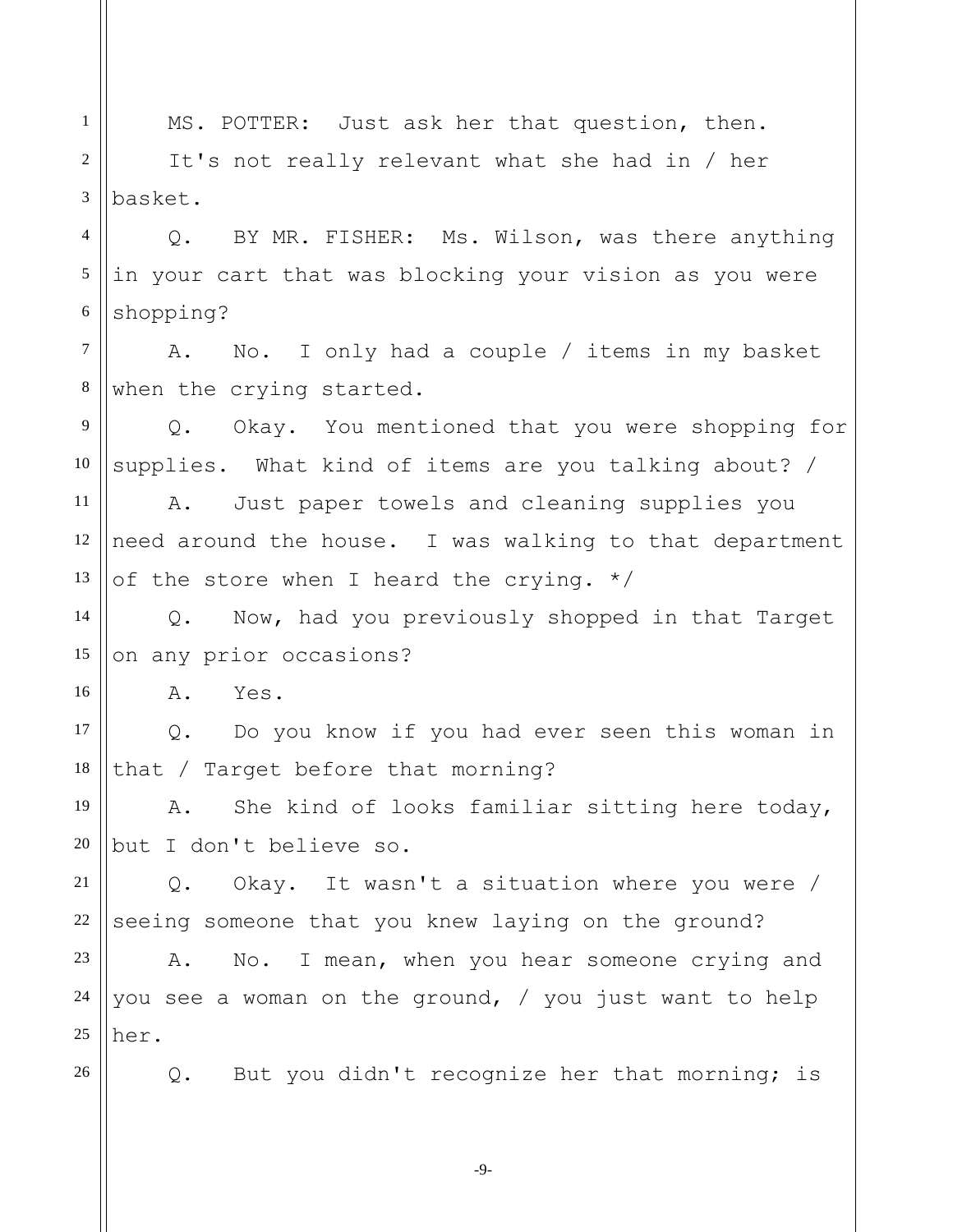1 that correct?

12

15

22

2 3 MS. POTTER: I object. The witness has already answered that question. /

4 5 6 Q. BY MR. FISHER: All right. It wasn't a situation where she was a friend of yours; is that correct?

7 8 A. No. I didn't know her name until I got / the subpoena to appear here for the deposition.

9 10 11 Q. Very well. Now, you have testified you didn't personally see how she ended up on the ground / that morning; is that correct?

A. That's right.

13 14 Q. Did you have any contact with the woman on the ground?

By that question I mean did you / speak to her.

16 17 18 19 A. Not initially. The gentleman who was trying to get her up was talking to her, and he was calling for medical help. \*/ I was only waiting to see if she needed anything.

20 21 Q. At that time did you notice any other shoppers in the area?

A. Certainly. There were / a few.

23 24 Q. Did you notice any other shoppers who were speaking to the woman on the ground?

25 26 A. There was a gentleman who was asking if / she wanted to use his cell phone to call anybody.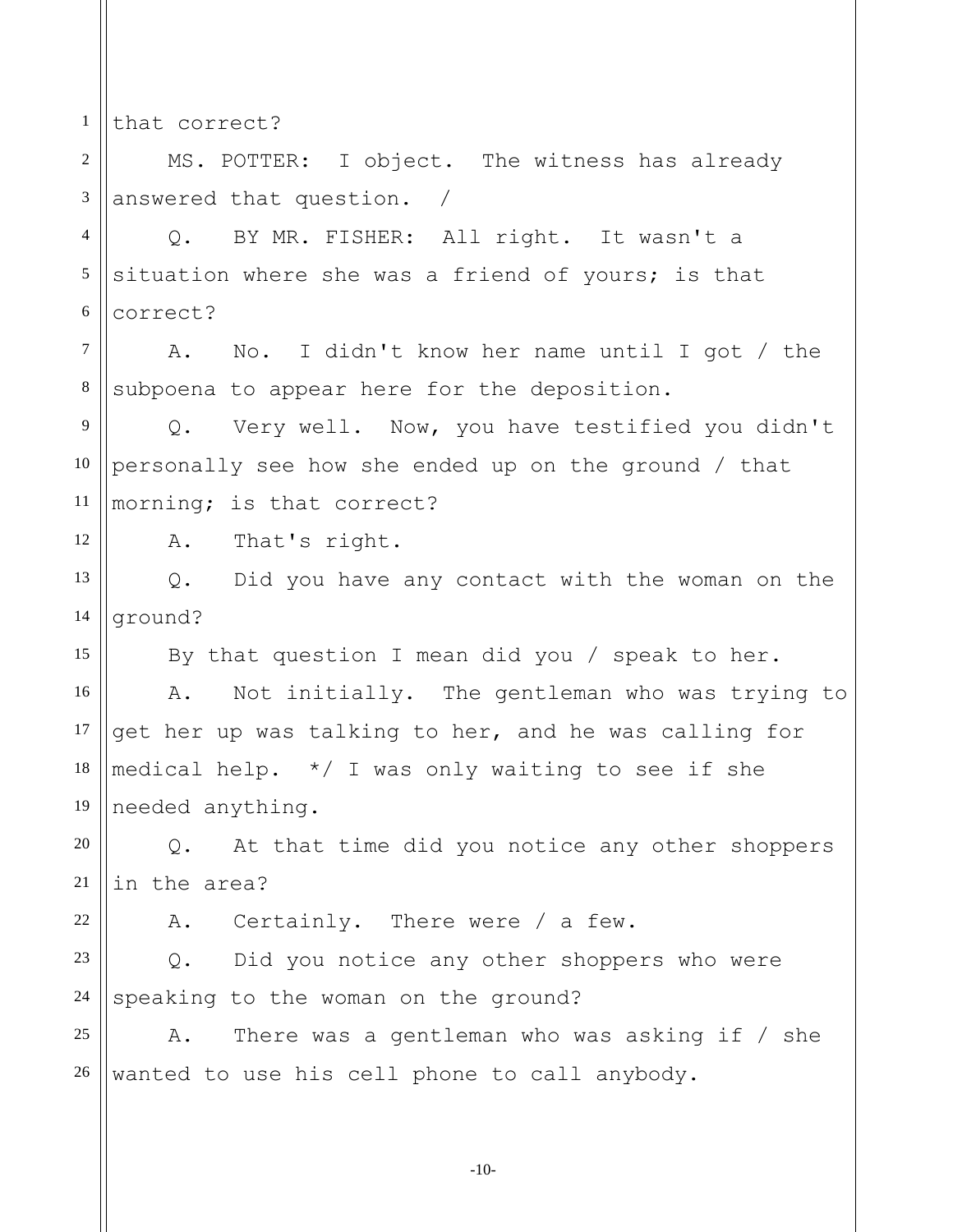1 2 3 4 5 6 7 8 9 10 11 12 13 14 15 16 17 18 19 20 21 22 23 24 25 26 Q. Did you overhear that conversation? A. He offered his phone for her to make a call. / Q. Ms. Wilson, how long did you remain in the area that morning? A. I was there the entire time. I didn't want to leave until I / knew she was all right. Q. Were you present when the paramedics arrived? A. Yes, sir. Q. Do you remember if the man with the radio was still / present? A. Yes. I believe he was the one who called for help. Q. When the paramedics arrived, do you remember how many people were in the / area? A. There were people walking by the whole time we were there. Q. I am asking about the immediate area where the woman was on the / ground with the paramedics. How many people were surrounding her at that time? A. When help arrived, there were two employees. Q. The employees who were there,  $*/$  had they remained there the entire time you were present? A. Definitely. It was the employee with the radio and another man. Q. Do you know the / names of either of those gentlemen?

-11-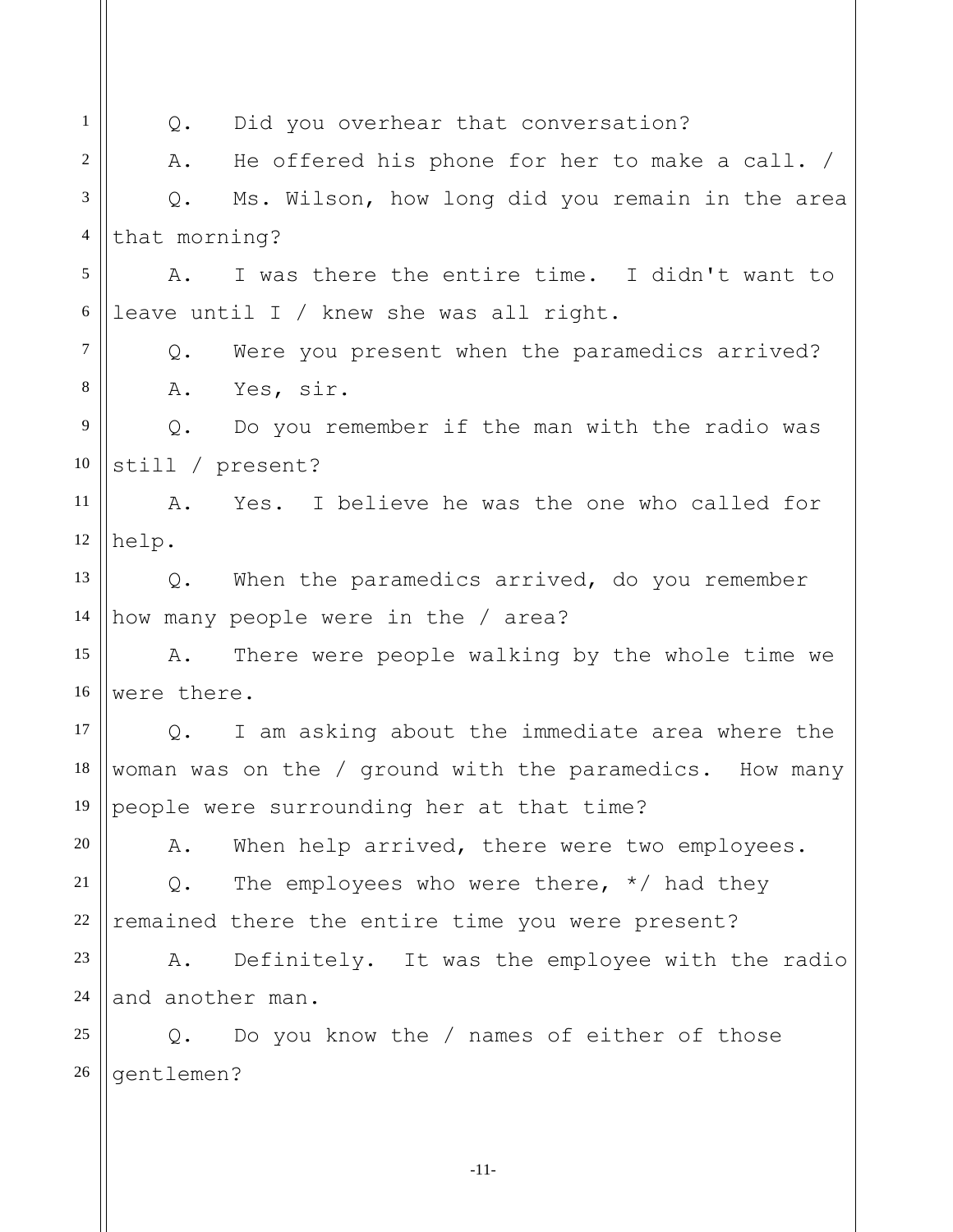1 2 3 4 5 6 7 8 9 10 11 12 13 14 15 16 17 18 19 20 21 22 23 24 25 26 A. I didn't know their names then, but I know who they are now. Q. Who are they? A. The gentleman with / the radio was the manager. His name is David. The other employee was Ron Johnson. Q. Do you know Mr. Johnson to be an employee of / Target? A. That's what I have been told. MR. BAKER: I object. Hearsay. MR. FISHER: It is noted for the record. MR. BAKER: Thank you. Q. BY MR. FISHER: Did you know Mr. Johnson before that / day? A. No, I did not. Q. Did you know personally he was an employee that day? A. He definitely looked like an employee to me. Q. Is that / because he had on a uniform that would perhaps identify him? A. Yes. And he was working in the area. Q. Did you observe him to be / working in the area before you saw the woman on the ground? A. He wasn't working when I first saw him. MR. FISHER: No further questions right now. / **EXAMINATION** Q. BY MS. POTTER: Ms. Wilson, as you know, I

-12-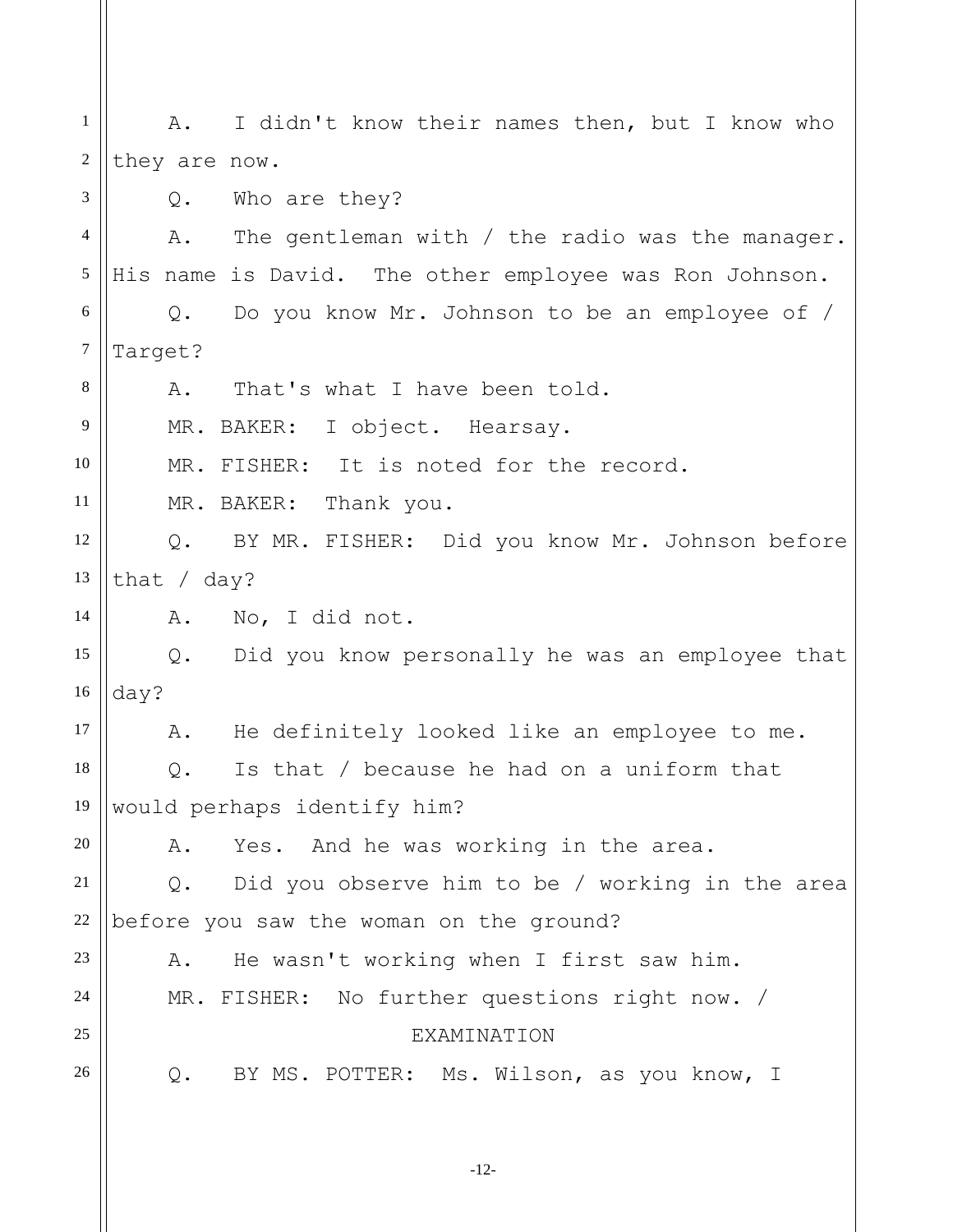1 2 3 4 5 6 7 8 9 10 11 12 13 14 15 16 17 18 19 20 21 22 23 24 25 26 represent Margaret Peterson, the woman who fell in the store that morning. A. I understand. Q. On the day you fell  $*/$  -- pardon me. Strike that. On the morning you witnessed my client on the ground, had you had any conversation with anyone in the store? A. You / mean before I saw her? Q. Correct. A. No. I may have said good morning to somebody, but no conversation. Q. All right. I believe you previously testified / you had not had any personal contact with my client before you discovered her on the ground; is that correct? A. That's correct. Q. Were you present / when my client was lifted from the ground to a chair? A. Yes, I was. I stayed there the entire time. In fact, we left the / store together. Q. Are you speaking of my client? A. Yes. After she was finished with the medical people, I walked her out to her car to / make sure she was physically able to drive home. Q. Now, when my client was being treated at the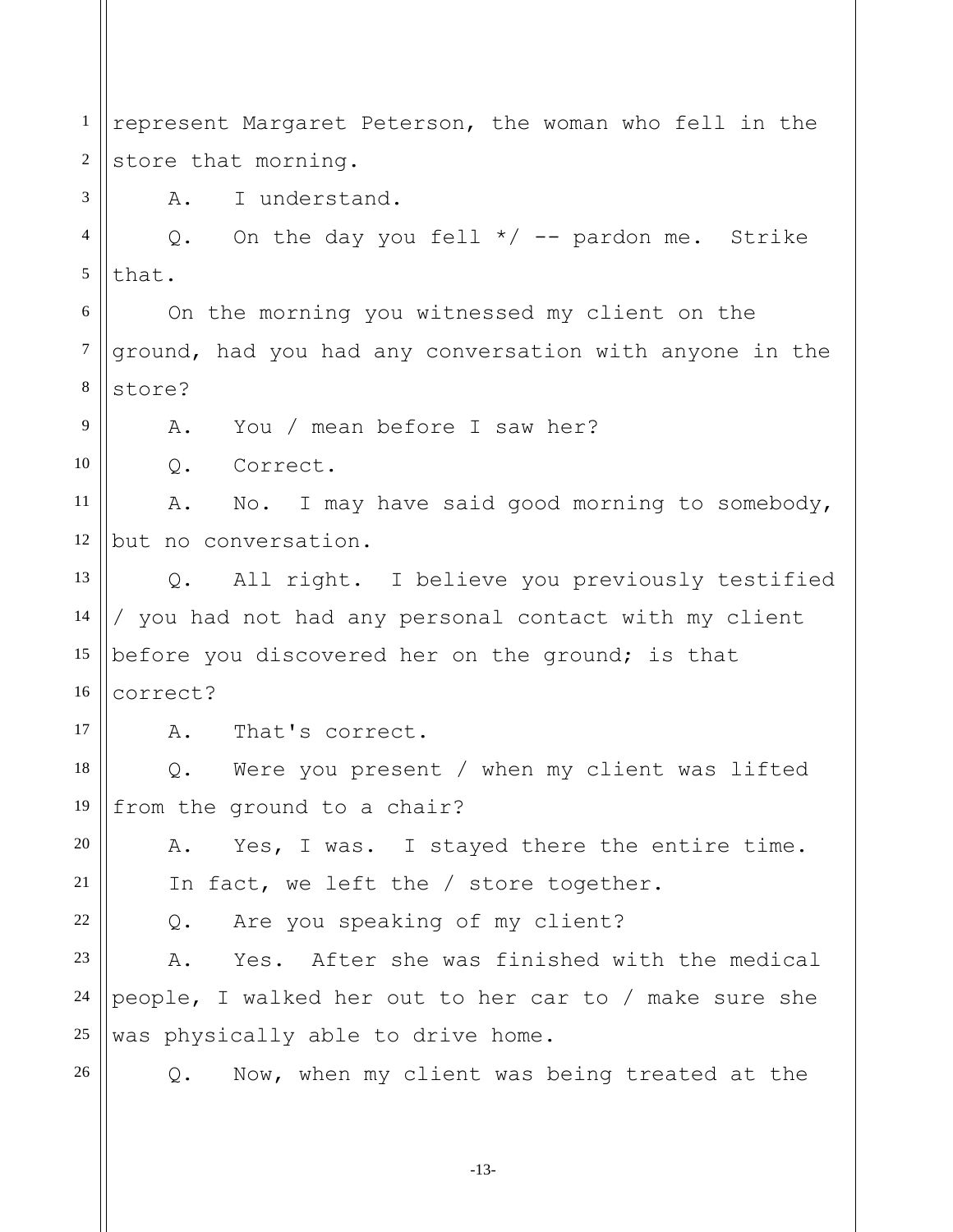1 2 3 4 5 6 7 8 9 10 11 12 13 14 15 16 17 18 19 20 21 22 23 24 25 26 store, did you observe whether or not / she was administered any medication? A. I didn't see that happen. Q. What did you observe in that regard? A. I saw them check her blood pressure and / things like that, but they didn't give her a shot or a pill or anything. Q. Okay. Did you overhear any conversation that was had between \*/ Margaret Peterson and the people treating her? MR. BAKER: That would be hearsay. Objection. MR. FISHER: Join in the objection. Q. BY MS. POTTER: You may answer the question, Ms. Wilson. A. I heard / them asking her questions about how she was feeling, what had happened. I really didn't hear her responses because she speaks so softly. Q. Did you / observe whether or not they put any kind of brace or medical device on the body of my client? A. I believe they were giving her / a sling for her arm, but she said she didn't want it. Q. Do you know if my client went to the hospital that morning? A. They / wanted to transport her to the hospital, but she didn't want to go.

-14-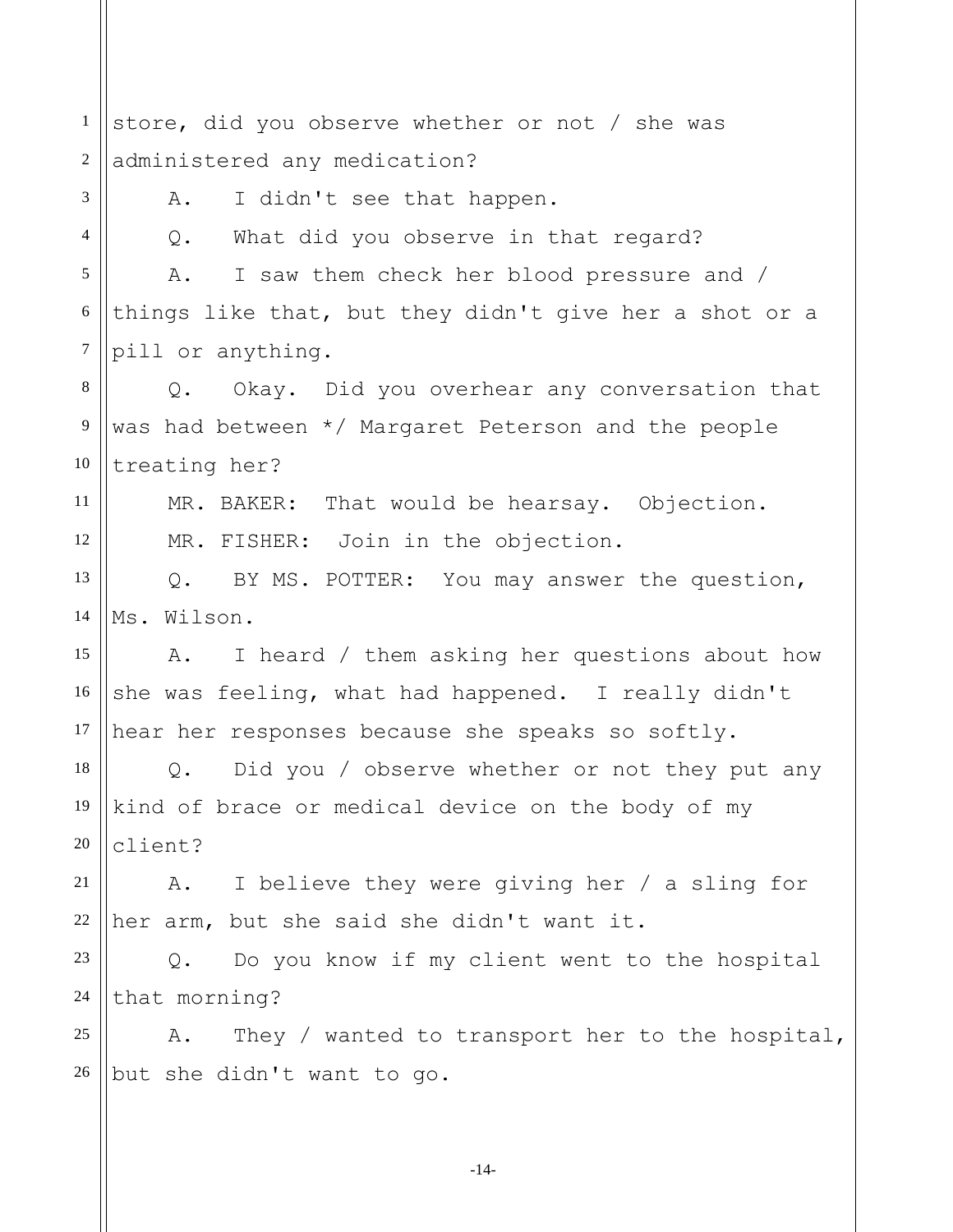1 2 3 Q. I am just asking what you observed. You can't testify to what / you think, just what you personally observed yourself.

4 5 Do you know if my client went to the hospital that morning?

6 7 8 9 10 11 A. No. I don't believe so. / We exited out to the parking lot together. I saw Margaret get into her car. What she did after that, I wouldn't have any idea./ Q. Let me ask you a few questions about that. You testified that you exited out of the store together; is that correct?

A. Yes, ma'am.

12

15

16

21

22

26

13 14 Q. You \*/ also mentioned that you were just beginning your shopping when you saw my client fall?

MR. BAKER: Objection. Misstates the testimony. MR. FISHER: Join in the objection.

17 18 Q. BY MS. POTTER: Ms. Wilson, / let me rephrase my question to you.

19 20 You testified that you had only been in the store for about 15 minutes before you heard the / crying and observed my client on the ground; is that correct?

A. That's correct.

23 24 25 Q. And I believe you also testified that you only had a few / things in your basket at the time; is that correct?

A. That's right.

-15-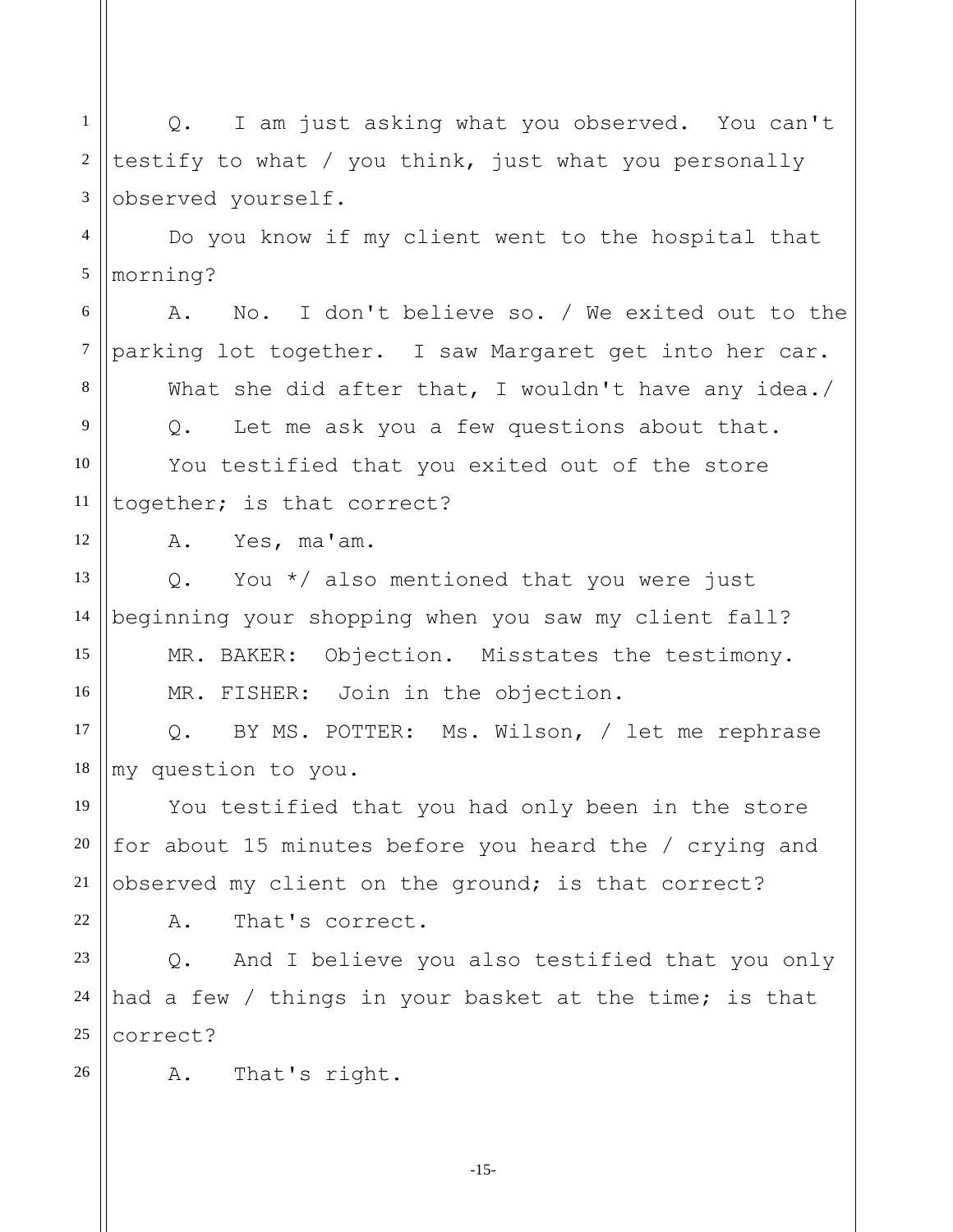1 2 3 4 5 6 7 8 9 10 11 12 13 14 15 16 17 18 19 20 21 22 23 24 25 26 Q. Is it fair for us to assume that you didn't complete your shopping / during that morning before you left Target? A. No. I finished my shopping and then I left. Q. You testified previously you exited out to the parking / lot with Margaret Peterson; is that correct? A. That's correct. Q. So explain to us how that happened. Did my client wait for you to finish your / shopping and then you exited together? MR. BAKER: Objection. Leading. THE WITNESS: What happened was that when she got up and was ready to leave, I asked her if / she wanted some assistance out to her car. She said she would be okay. I asked her to kindly wait for me so I could \*/ help her outside. Q. BY MS. POTTER: Okay. Did she wait for you somewhere in Target? A. Absolutely. We immediately walked over to where the snack bar is. There are / tables and chairs over there. I bought her a cup of coffee, and she sat there and relaxed for a little bit. Q. Did you remain / there with her? What transpired after the coffee? A. I left her there, and I went and picked up a few more things that I needed / and then checked out.

-16-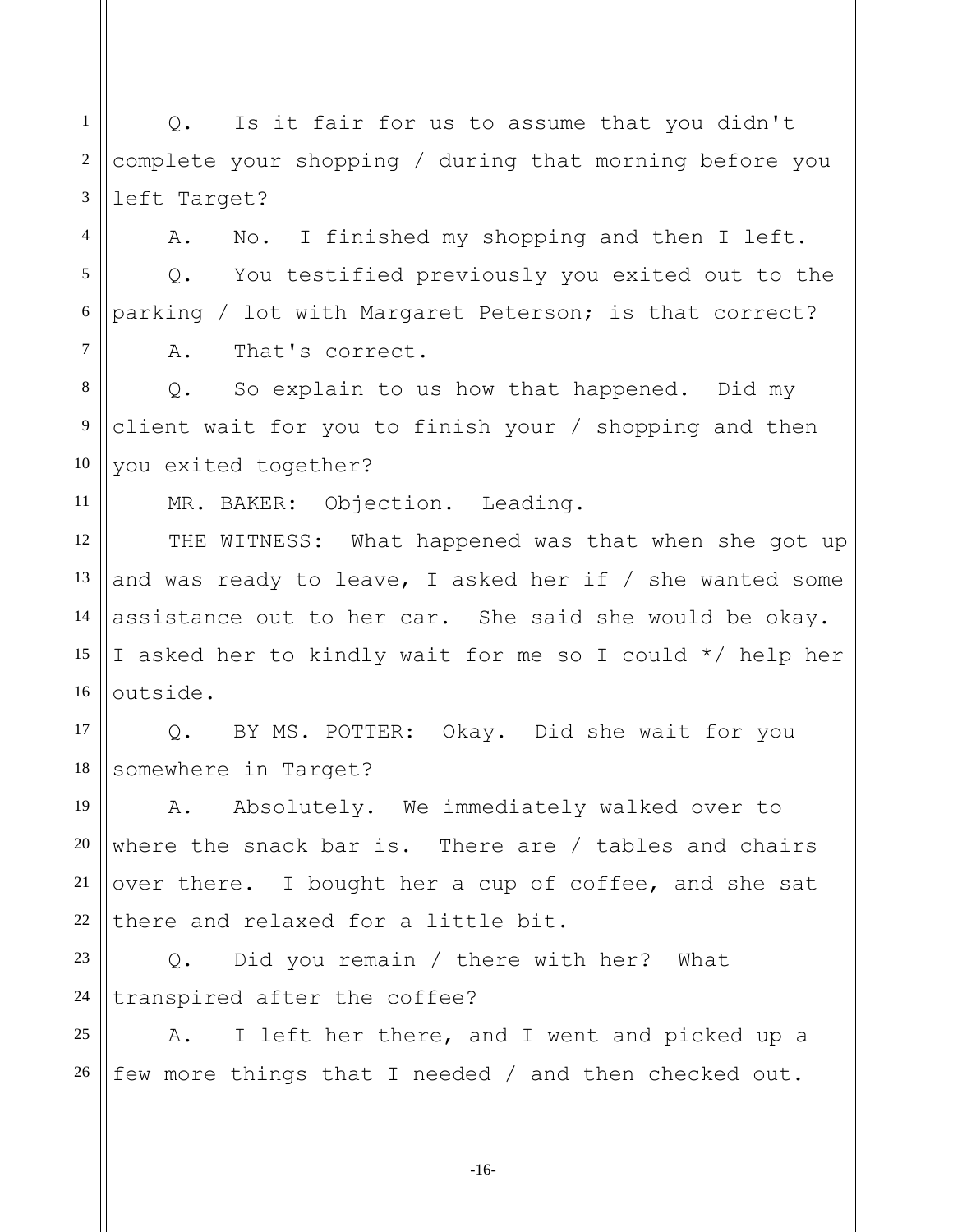1 2 After I had paid for my items, then I met her back over at the table and chairs.

3 4 Q. Was she in / the same position she was in when you originally left her there?

A. You mean sitting at the same table?

6 7 Q. Was she seated at the same / table where you had left her drinking coffee?

8 9 10 A. Correct. We walked over there. I asked her not to go anywhere and to wait for me. / She promised she would wait for me. She patiently waited.

11 12 Q. Okay. After you made your purchases, did you immediately leave the store?

Tell us what / happened.

14 15 16 17 A. When I met her back over by the snack bar, I sat down and we chatted for a little bit. She was still drinking \*/ her coffee, and so we just remained there drinking coffee and relaxing.

18 19 Q. Did you have any conversation with Margaret at that time?

20 21 A. Well, of course. / I asked how she was feeling and if she needed anything to eat.

22 23 Q. Without telling us what she said to you, describe to us exactly / what happened.

24

5

13

A. I'm not sure I understand.

25 26 Q. Did you have any discussion with my client regarding what had transpired that morning in Target?

-17-